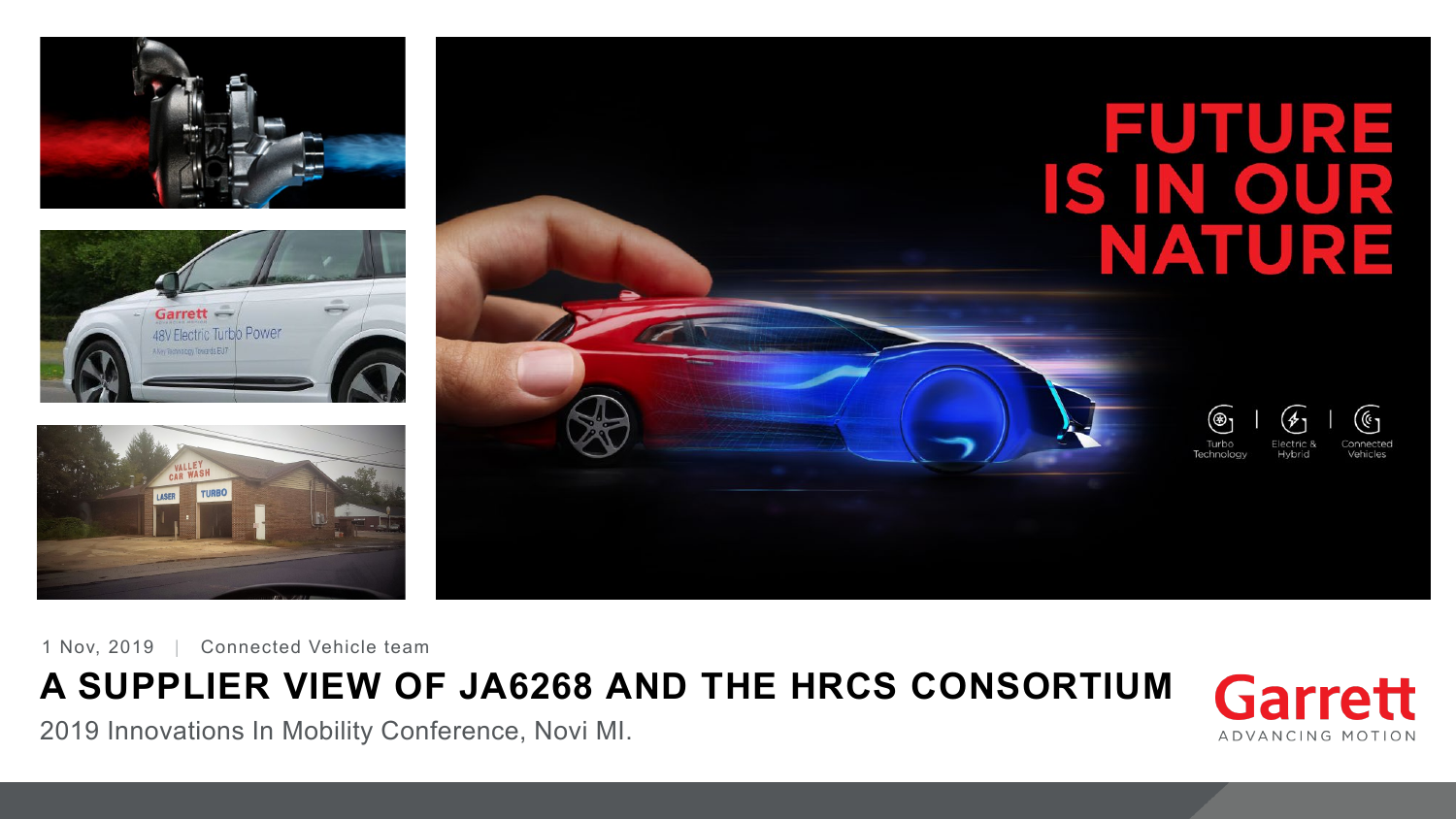# **Agenda**

- **Application of JA6268 for Design of Health Ready Turbocharger**
- **Supporting JA6268 as a Supplier of Connected Vehicle Systems**
- **Engagement with HRCS Consortium**
- **Next Steps**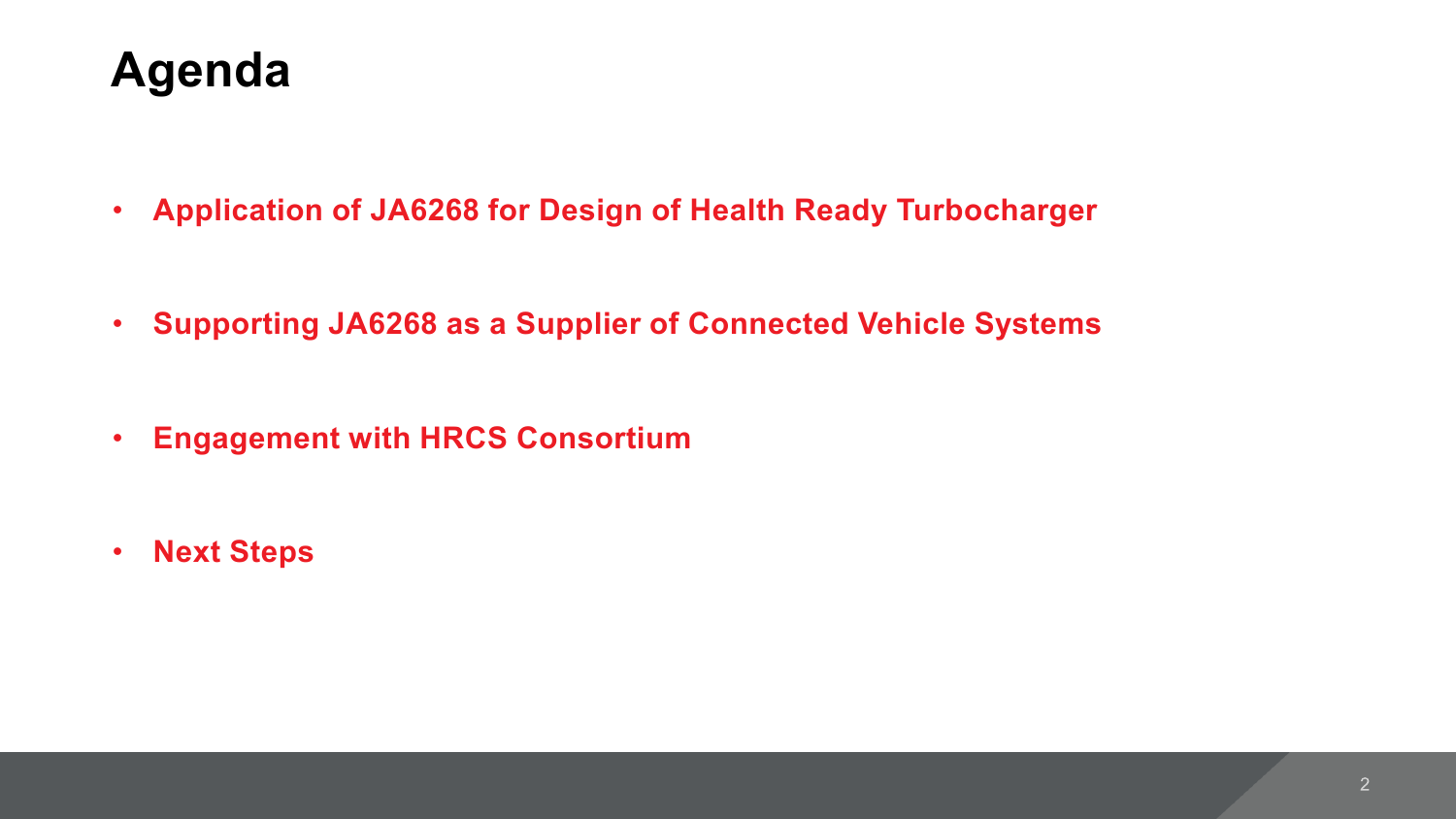#### **Application of JA6268 for Design of Health Ready Turbocharger**

#### **Existing Turbocharger Designs New, E-Turbo Designs**



JA6268 Compliance Strategy:

- Provide Algorithms for Computation of Condition **Indicators**
- Use Design Data Submittal to Specify Algorithm Input Parameters and Resulting Indicators
- Use Design Data to Model Relationships Between Failure Modes, Indicators and Corrective Actions
- Provide Web Service for Enhanced Diagnostic **Support**



JA6268 Compliance Strategy:

- Include Algorithms in Garrett Provided Control **Software**
- Use Design Data to Model Relationships Between Failure Modes, Indicators and Corrective Actions
- Provide Web Service for Enhanced Prognostic and Diagnostic Support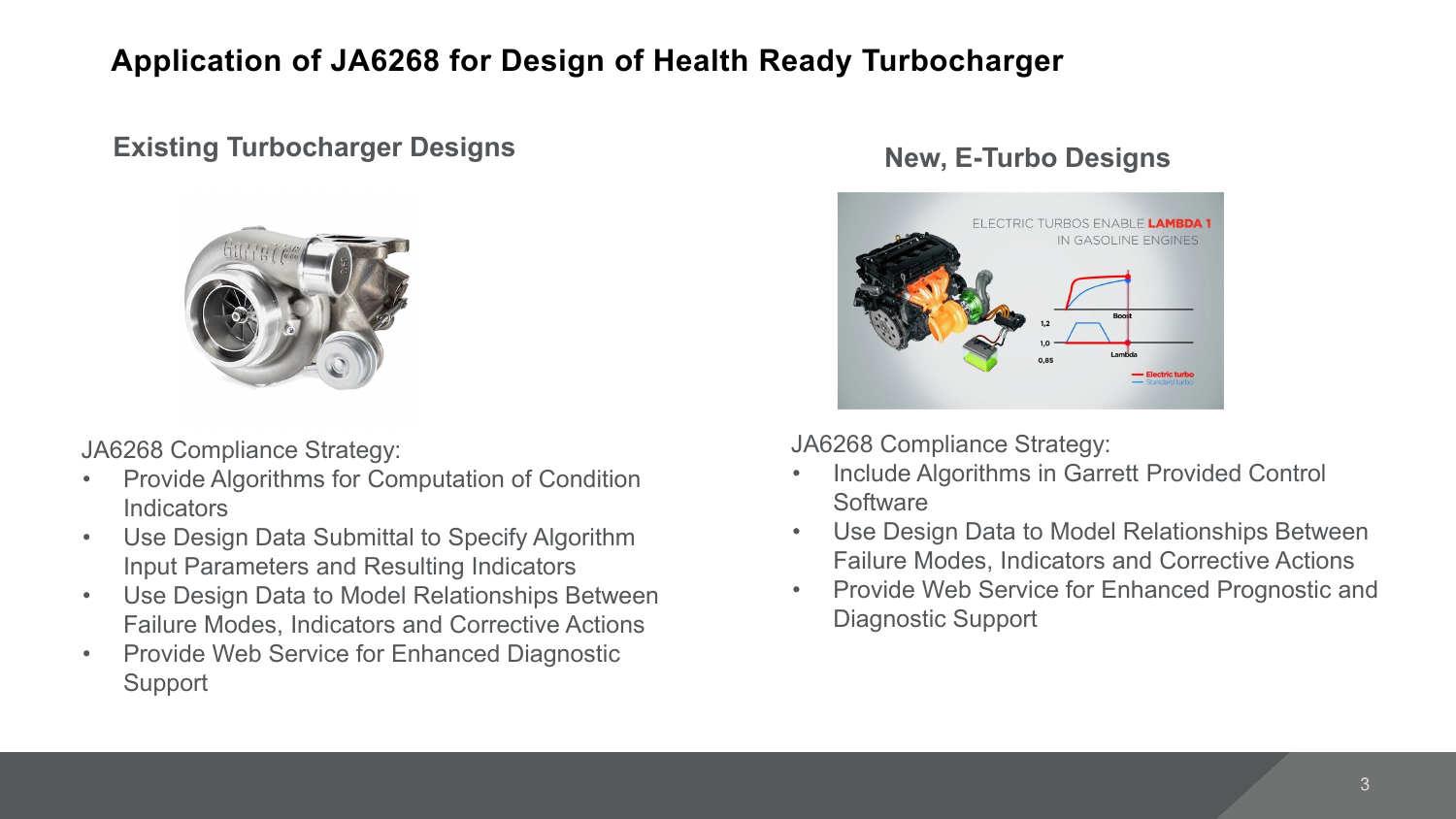#### **Indicator Development for Turbocharger**

4 health status monitoring approaches explored

**Actuator wear** – several variants depending on the actuator signals available (adapted command, actuator signal and wiping sequence); real data validation + compensation for initialization delays (strategy B and C)

**Compressor efficiency degradation** – model-based and data-driven approach and physical compressor efficiency calculation; real data calibration + validation

**Turbocharger dynamics monitoring** – health status estimation based on either parity equation or bank of observers; evaluation of the disturbance detectability + real data verification

**Low cycle fatigue lifetime estimation** – data preprocessing and reduction ready, pre-measured fatigue curves at disposal; evaluation of quantization effects on the lifetime estimate accuracy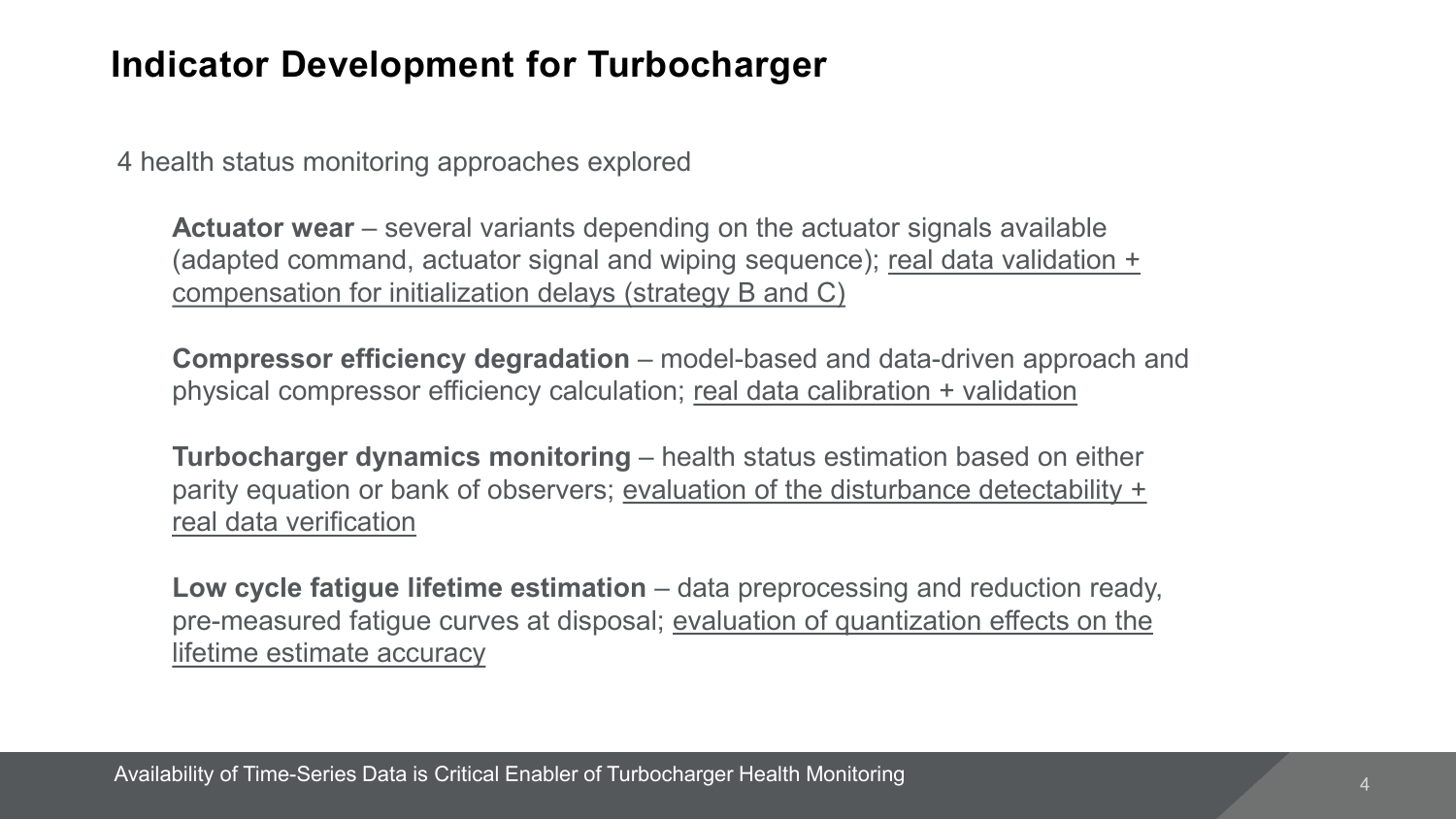#### **Deployment for Non-Electric Turbochargers**



Garrett Run-Time Software Computes New Condition Indicators and Web-Service Computes Diagnostic and Prognostic Results Garrett Provide Design Time Data to Specify Algorithm I/O and Interpretation of Reported Indicators.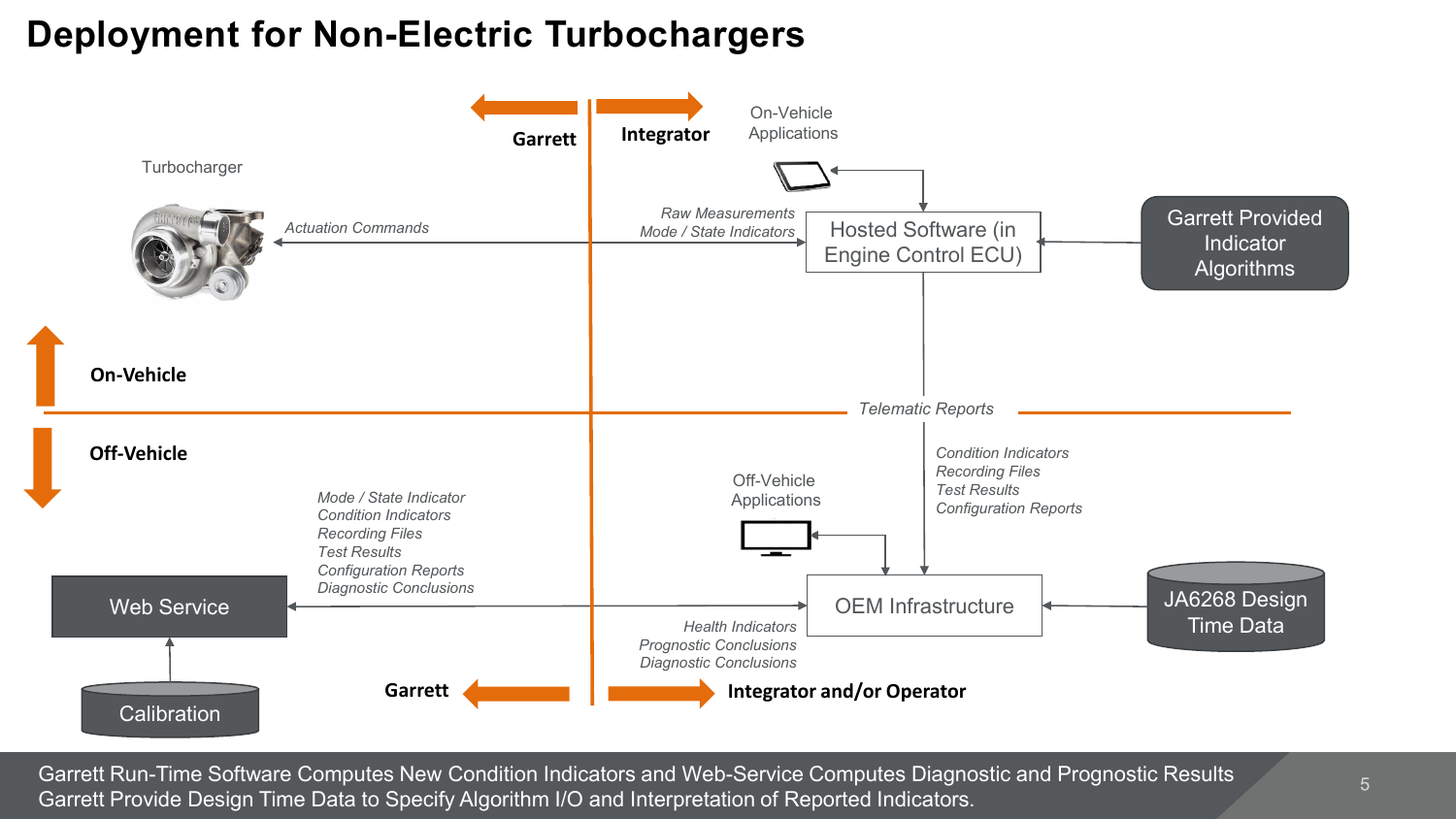#### **Deployment for Electric Turbochargers**



Garrett Run-Time Software Compute New Condition Indicators and Web-Service Computes Diagnostic and Prognostic Results Garrett Provide Design Time Data to Support Interpretation of Reported Indicators.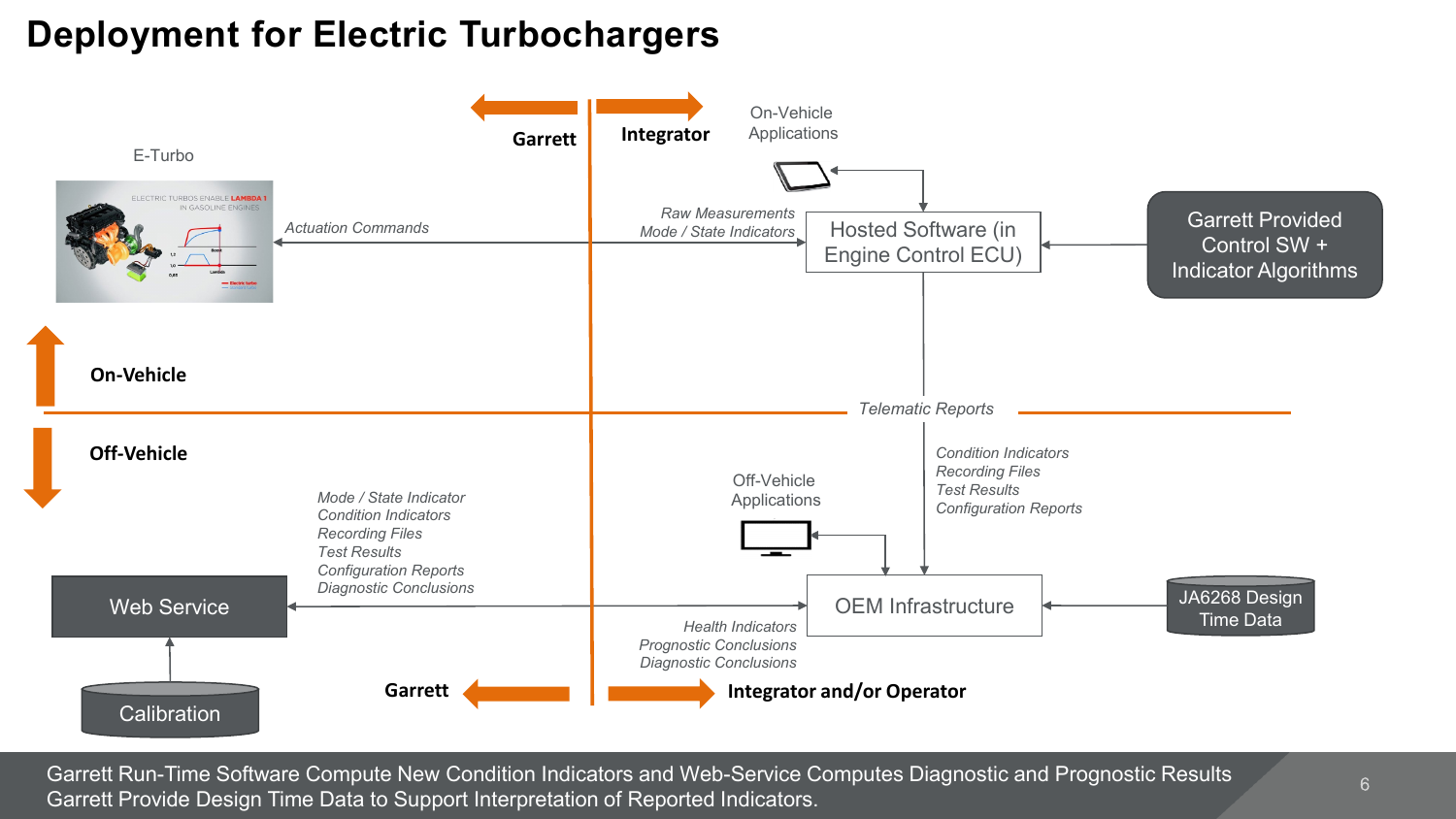#### **Garrett Turbocharger Stage 1 Registration**

#### Garrett Has Started To Produce Stage 1 Design Data For Registration of Its Existing Turbochargers In HRCS Database.

|                                                            |                               |                      |                                                              |                             |                                               | Idownstream systems.                                                                                               |                                                                                                                 |    |
|------------------------------------------------------------|-------------------------------|----------------------|--------------------------------------------------------------|-----------------------------|-----------------------------------------------|--------------------------------------------------------------------------------------------------------------------|-----------------------------------------------------------------------------------------------------------------|----|
|                                                            |                               |                      |                                                              |                             | <b>BIT Filtering &amp;</b>                    |                                                                                                                    | System function and process to manage false alarms, fault persistence and correlate primary and secondary       |    |
|                                                            |                               |                      |                                                              | <b>Health</b>               | Correlation                                   | diagnostic trouble (BIT) codes to operational capabilities.                                                        |                                                                                                                 | 75 |
| SAE HRCS JA6268™ Registration                              |                               |                      | <b>STAGE 1: FUNCTION</b>                                     | ssessment (F                | <b>Fault Isolation Analysis</b>               | System function and process to resolve reported failure ambiguities using model-based diagnostics or multiple data |                                                                                                                 |    |
|                                                            |                               |                      | Part B asks 9 Supplemental Q                                 |                             |                                               | observations.                                                                                                      |                                                                                                                 |    |
| Function Self-Assessment, Stage 1, Part B Worksheet        |                               | Fill in grey boxes   | • For Data Acquisitio                                        | Prognostics                 | Time-to-fail Assessme                         | predicted performance life remaining estimates.                                                                    | System function to monitor, record, assess and report equipment degradation parameter data and produce          |    |
|                                                            |                               |                      | o Machine Readable<br>o Machine Readable                     |                             | <b>Assessment (PA) Usage Monitoring &amp;</b> |                                                                                                                    | System function to monitor, record, assess and report equipment life usage parameter data and produce predicted | 65 |
| <b>Field</b>                                               | <b>Description / Examples</b> | Response             | o Severity of Failures?                                      |                             | <b>Assessment</b>                             | remaining useful life estimates.                                                                                   |                                                                                                                 |    |
| or Data Acquisition and Manipulation                       |                               |                      | • For State Detectio<br>o Health Indicators ID'              |                             | <b>Decision Support</b>                       |                                                                                                                    | System function and process for the transformation and analysis of health state data and information to produce |    |
| Machine Readable Info Exchange? (select)                   | XLS templated form            | XLS templated form   | o Relationships/Models                                       |                             | Analysis                                      | prescriptive actions for the user community.                                                                       |                                                                                                                 |    |
| Machine Readable Conv of Raw Inputs to Eng Units? (select) | source code                   | XLS templated form   | o Diagnostic Metrics? (<br>For Prognostics As Generation (AG | Advisory                    | <b>Health Reporting</b>                       | systems.                                                                                                           | System function to monitor, record and report health state data and information for consumption by downstream   | 80 |
| Severity of Failures? (Range: 5-1)                         | $5 - 3$                       | $5 - 3$              | o Typical RUL Notice?                                        |                             | <b>Caution Warning</b><br>Indicators          | System function to monitor, record, assess and report safety critical equipment failures and produce caution and   |                                                                                                                 |    |
| For State Detection & Health Assessment                    |                               |                      | o Typical Std Dev for RI<br>o Prognostic Metrics?            |                             |                                               | warning indications for operators.                                                                                 |                                                                                                                 |    |
| Health Indicators ID'd? (Y/N)                              |                               |                      | SAE TC Coluborative innovation                               |                             |                                               | (a) (a) Copyright DSAETE, Rather use or distribution<br>and the Copyright DSAETE, Rather use of addition (C) 24    |                                                                                                                 |    |
| Relationships/Models ID'd? (Y/N)                           |                               |                      |                                                              |                             | SAE Industry Technologies Consortia (SAE) 70) |                                                                                                                    |                                                                                                                 |    |
| Diagnostic Metrics 1? (specify range & type)               | 30-40%                        | 20-30%               |                                                              |                             |                                               |                                                                                                                    |                                                                                                                 |    |
| Type for Above                                             | NTF (NFF)                     | NTF (NFF)            |                                                              |                             |                                               |                                                                                                                    |                                                                                                                 |    |
| Diagnostic Metrics 2? (specify range & type)               |                               |                      |                                                              | Dropdown field definitions: |                                               |                                                                                                                    |                                                                                                                 |    |
| Type for Above                                             |                               | Ambiguity Group Size |                                                              |                             |                                               |                                                                                                                    |                                                                                                                 |    |
| For Prognostics Assessment & Advisory Generation           |                               |                      | <select></select>                                            | <select></select>           | <select></select>                             | <select></select>                                                                                                  |                                                                                                                 |    |
| <b>Typical RUL Notice?</b>                                 | 14.0                          | 60.0                 |                                                              | Hours                       | <b>TPR</b>                                    | N/A                                                                                                                |                                                                                                                 |    |
| Units for Above                                            | Days                          | Days                 | N                                                            | Days                        | FPR                                           | XLS templated form                                                                                                 |                                                                                                                 |    |
| Typical Std Dev for RUL? (specify units if applicable)     | 4.0                           | 10.0                 |                                                              | Weeks                       | TNR                                           | <b>ACCDB</b> templated form                                                                                        |                                                                                                                 |    |
| Units for Above                                            | Days                          | Days                 |                                                              | Months                      | FNR                                           | MS Word templated tables                                                                                           |                                                                                                                 |    |
| Prognostic Metrics 1? (specify range & type if applicable) | 99%                           | 85%                  |                                                              | Cycles                      | PPV                                           | XML templated form                                                                                                 |                                                                                                                 |    |
| Type for Above                                             | <b>TPR</b>                    | <b>TPR</b>           |                                                              | Engine Hrs.                 | NPV                                           | source code                                                                                                        |                                                                                                                 |    |
| Prognostic Metrics 2? (specify range & type if applicable) | 90%                           | 0.15%                |                                                              | Cycles                      | FDR                                           | pseudo code                                                                                                        |                                                                                                                 |    |
| Type for Above                                             | <b>FPR</b>                    | FPR                  |                                                              | Engine Hrs.                 | FOR                                           |                                                                                                                    |                                                                                                                 |    |
|                                                            |                               |                      |                                                              |                             | Operation Hrs. Cd Coverage                    |                                                                                                                    |                                                                                                                 |    |
|                                                            |                               |                      |                                                              | Other                       | NTF (NFF)                                     |                                                                                                                    |                                                                                                                 |    |
|                                                            |                               |                      |                                                              |                             | Ambiguity Group Size                          |                                                                                                                    |                                                                                                                 |    |
|                                                            |                               |                      |                                                              |                             | <b>RUL Std Dev</b>                            |                                                                                                                    |                                                                                                                 |    |

Preliminary Data For Stage 1 Registrations Have Been Submitted Stage 2 And Stage 3 Registrations Are Being Negotiated With Several OEMs. **provided, enter 0)**

**Data Management** System function and process to control, protect, manage, deliver and enhance the value of health state data and

**Data Capture** System function may be a specialized data acquisition module that has analog feeds from sensors, collects processed data from a data bus or provides the software interface to a smart sensor. **Feature Extraction** System function to manipulate data and compute certain statistical indicators from degradation (predictor)

Data Normalization System function to manipulate data and compute a limited range of values within a norm.

**Onboard Diagnostics** A dedicated system function for self-diagnostics and reporting of system failures

**Data Transfer Interface** System function or system to download or communicate raw data, health state indicators and information for consumption by downstream systems.

**Function or Process General Description % Coverage of Field Failures (if not** 

**Data Normalization** Bystem function to manipulate data and compute a limited range of values within a norm.<br> **(DM) Buta Processing** System function to manipulate data to compute health state indicator(s) or extract info

**Built-in-test (BIT)** The integrated system function for self-diagnostics and reporting of system failures.<br> **(SD)**<br> **Built-in-test (BIT)** The integrated system function that monitors and controls system self-tests to dete

System function to process degradation parameter data streams captured in a predefined event, anomaly condition

**Information for the user community.** 

parameters.

r using external equipment

systems.

**Parametric Data Analysis**

**Common IVHM** 

**IVHM Functional** 

**Data Acquisition** 

**Data Manipulatio** 

**State Detection** 

imption by downstream systems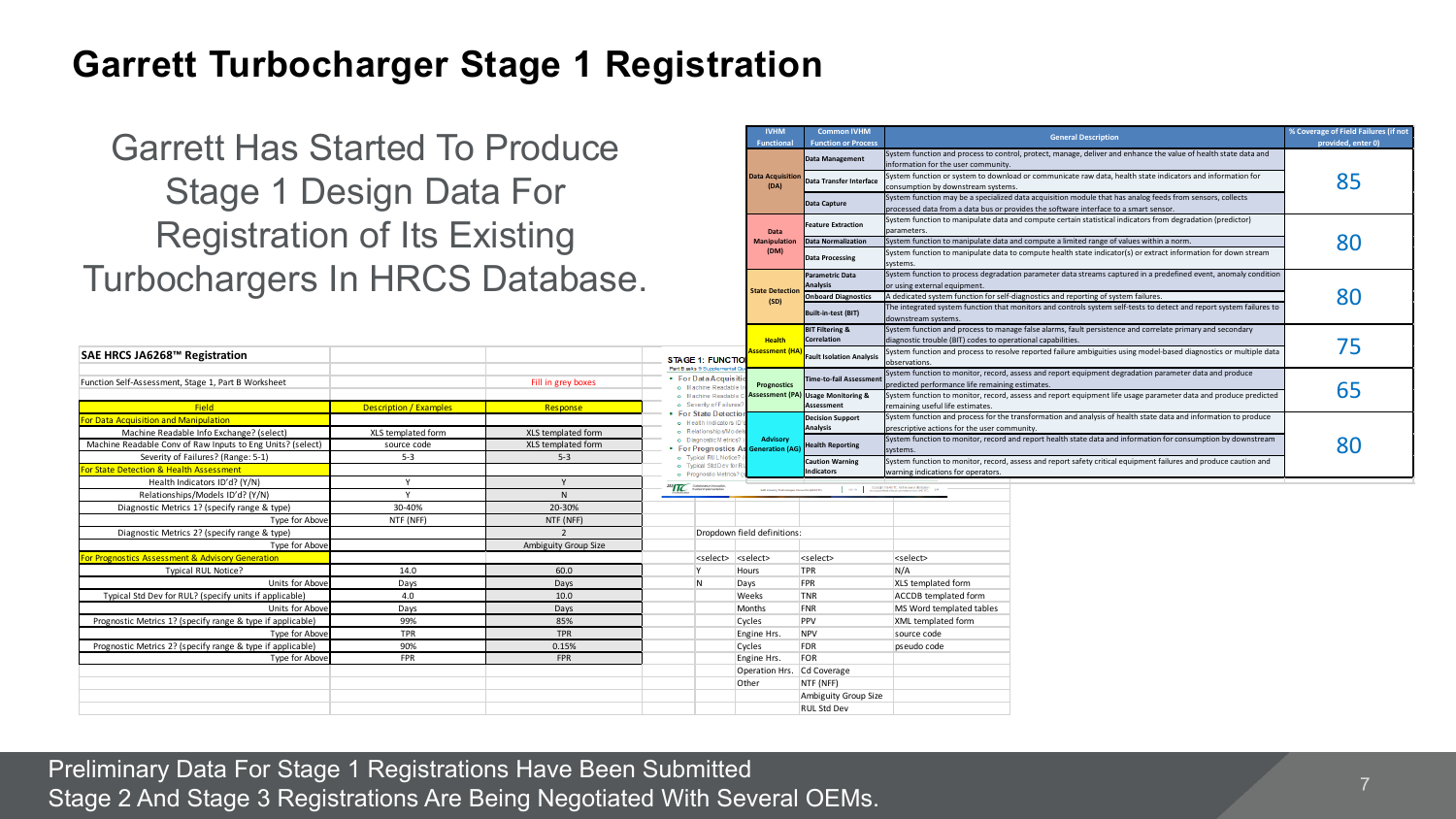#### **Stage 2 - Failure Modes Prioritized by Frequency of Occurrence (Hypothetical example)**

| <b>Failure</b>  | <b>IPTV</b><br><b>Expected</b> | % Field         |
|-----------------|--------------------------------|-----------------|
| <b>Mode</b>     | in 1st $5*$<br>Years           | <b>Failures</b> |
| FM1             | 10.0000                        | 44.2605         |
| FM <sub>2</sub> | 6.0000                         | 26.5563         |
| FM <sub>3</sub> | 4.0000                         | 17.7042         |
| FM4             | 2.0000                         | 8.8521          |
| FM <sub>5</sub> | 0.5000                         | 2.2130          |
| FM <sub>6</sub> | 0.0900                         | 0.3983          |
| FM7             | 0.0030                         | 0.0133          |
| FM <sub>8</sub> | 0.0005                         | 0.0022          |
| Total           | 22.5935                        | 100.0000        |

**\* or other reference period IPTV=Incidents Per Thousand Vehicles**



Additional Data is Supplied for Stage 2 Assessment To Allow OEM to Validate the Asserted Metrics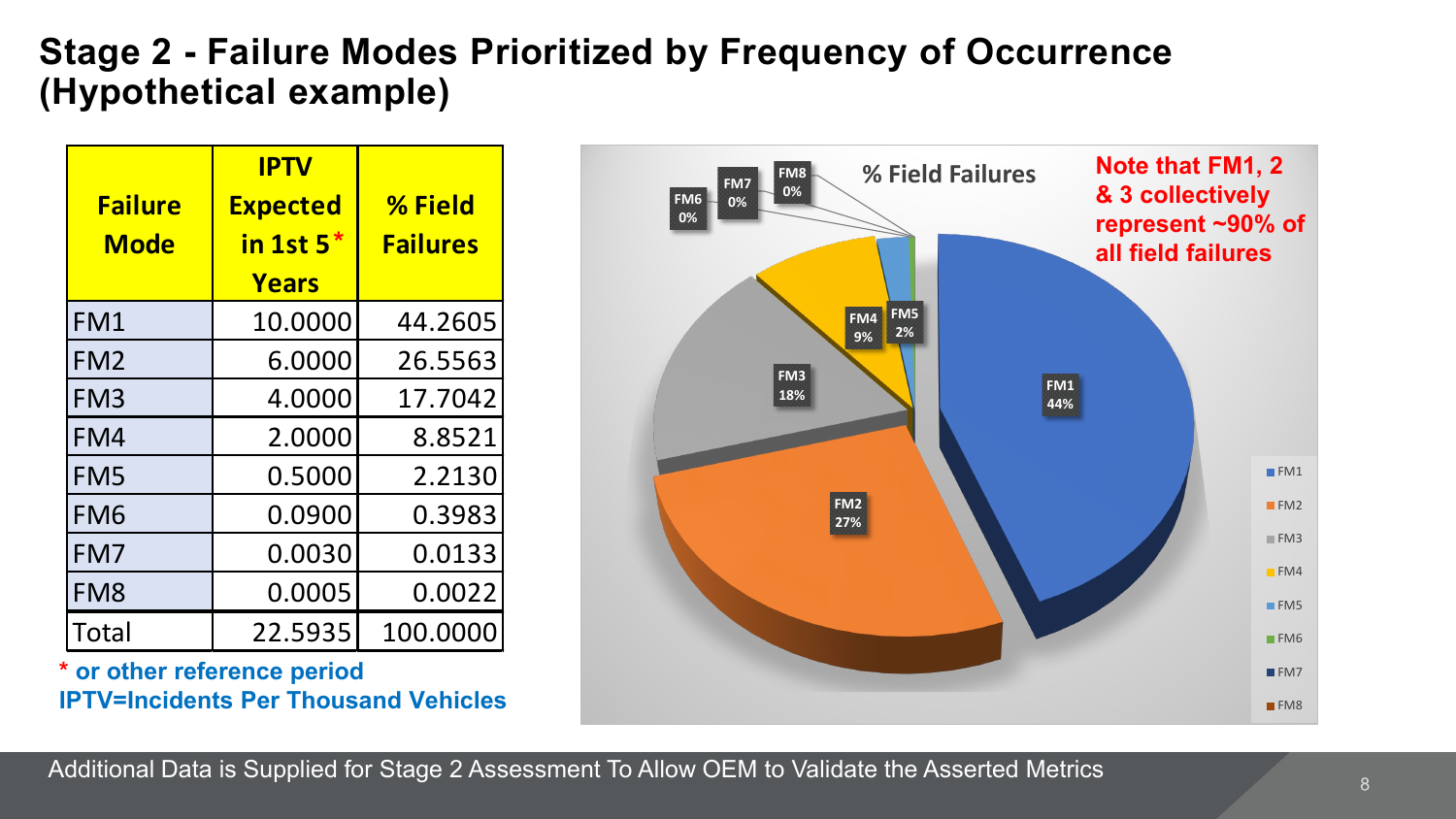#### **Example Stage 3 Workbook – Primary Diagnostic Data**



Design-time data exchange provides description data needed for IVHM functions and user interfaces (data logging, fault detection, degradation detection, trending, fault isolation, prognosis).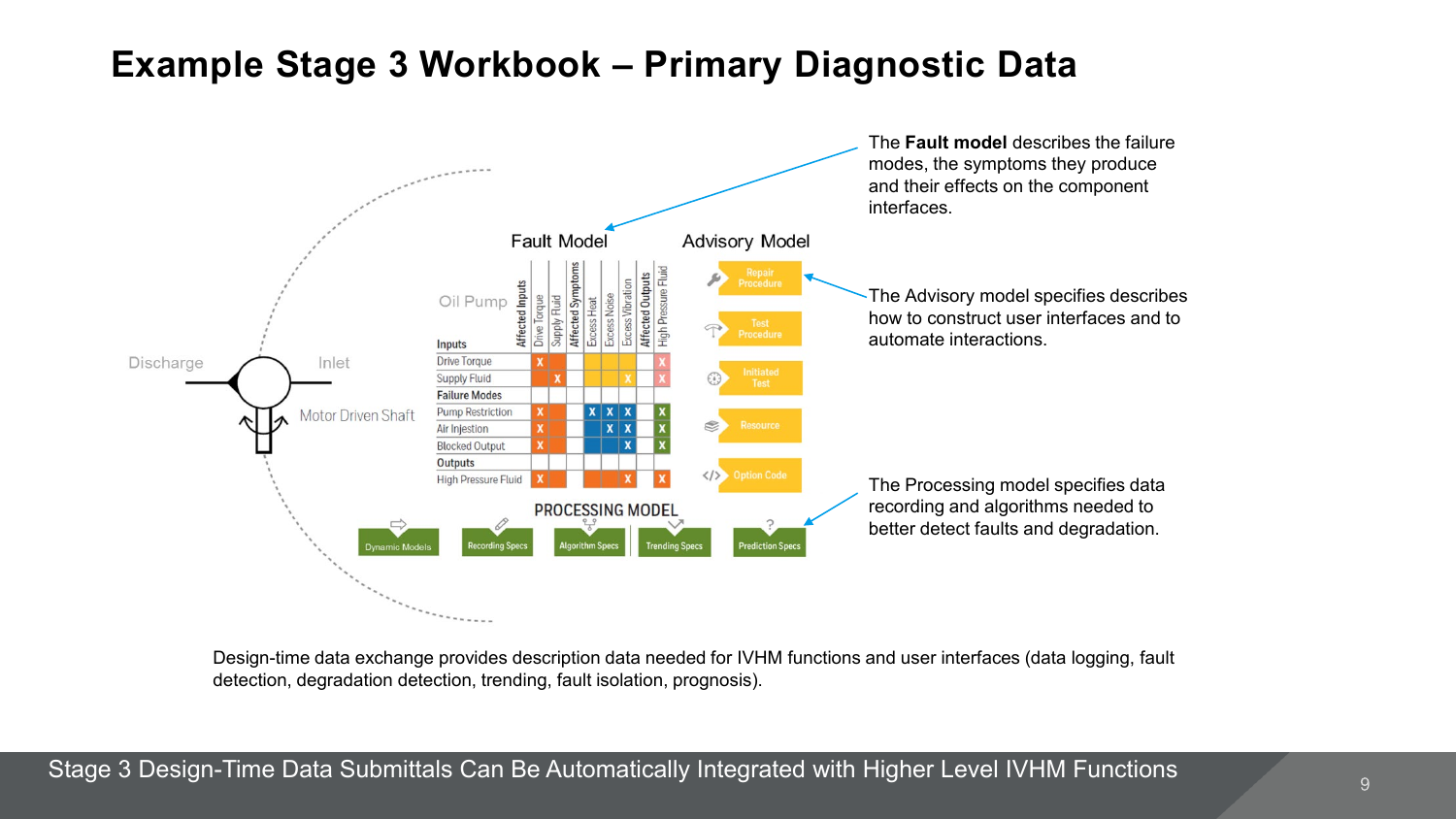## **Supporting JA6268 as a Supplier of IVHM Solutions**

*Stage 3 Submittal Files for Components*



Garrett JA6268 Compliant IVHM Solutions Integrate Design Time and Run-Time Data From All Suppliers to Greatly Reduce the Cost to Deploy Predictive Maintenance Solutions.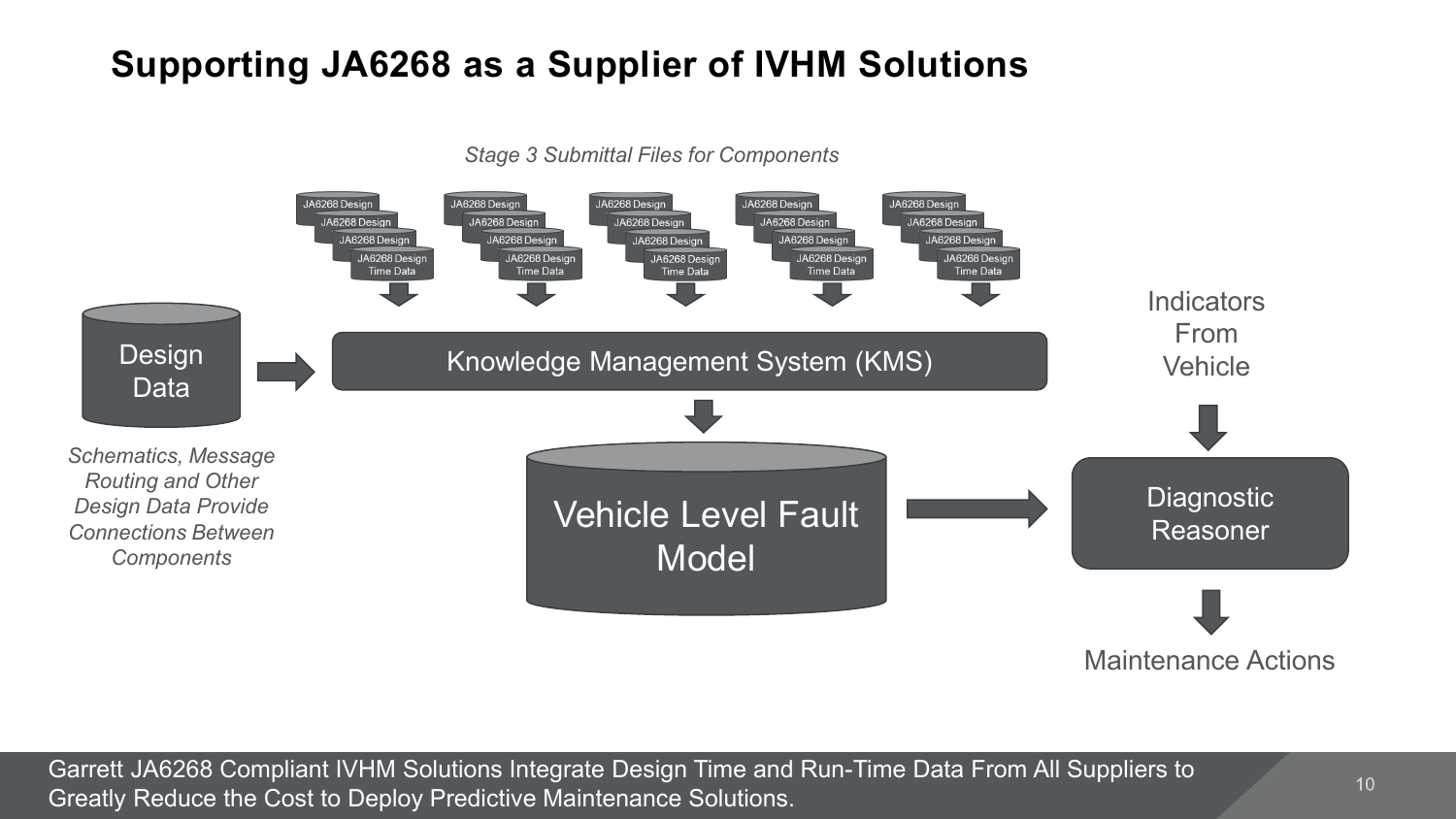#### **HRCS Proposed Design Data Exchange Workflow**



Mechanism to create a machine interpretable IVHM data exchange

Garrett Will Work with Industry to Support the Development of Library of Standard Level Models. Garrett JA6268 Compliant Tools Will Support the Development of Specification and Implementation Models.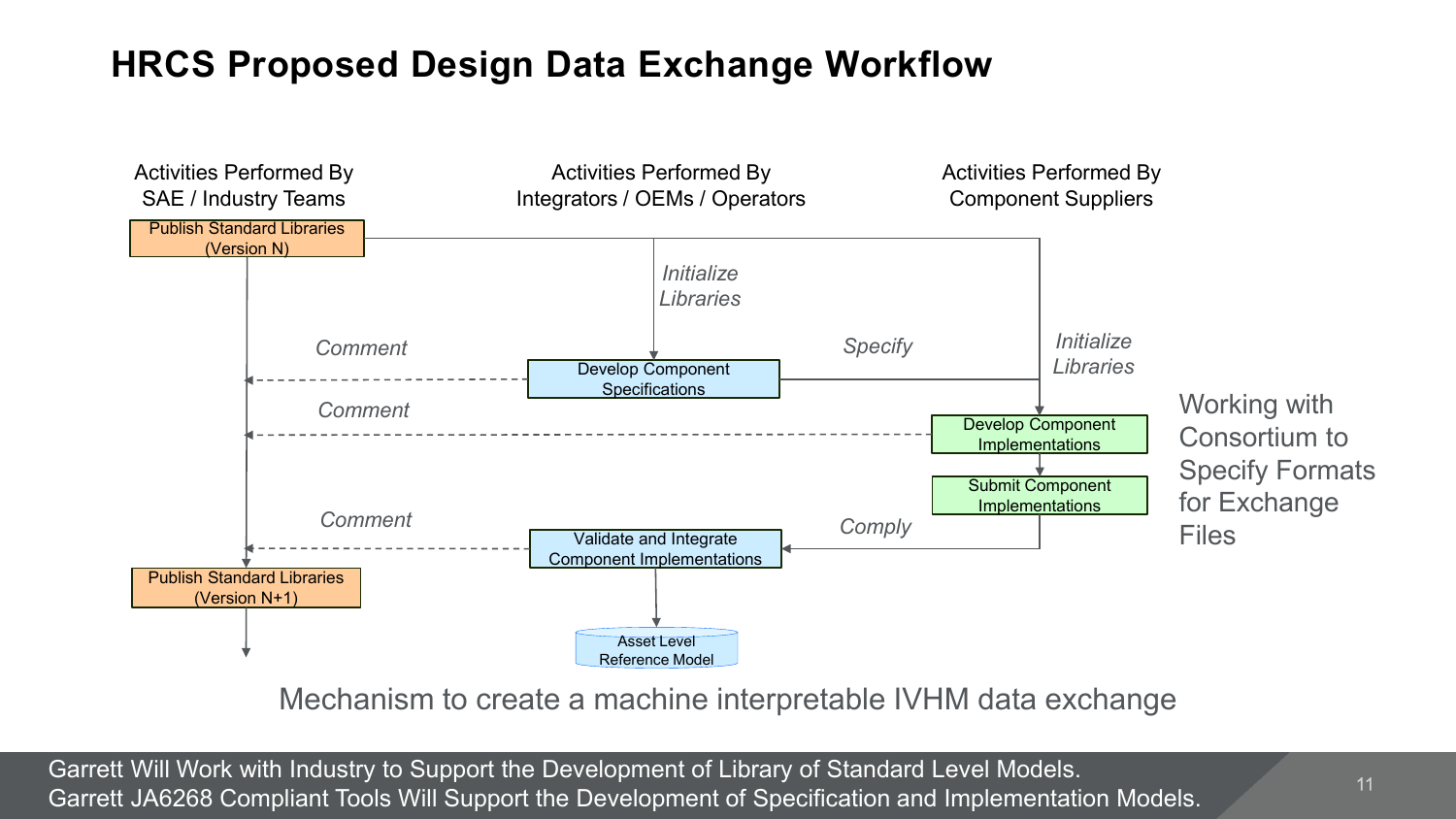# **Next Steps**

- **Garrett Will Continue to Develop Algorithms and Design-Time Data To Register Our Turbochargers as Health Ready.**
- **Garrett Will Deploy Web-Services to Complement On-Vehicle and OEM Hosted Algorithms.**
- **Garrett Will Work with HRCS to Formalize Standards for Stage 3 Design-Time Data Exchange.**
- **Garret Will Continue to Adapt IVHM Solution Elements to Be Fully JA6268 Compliant.**